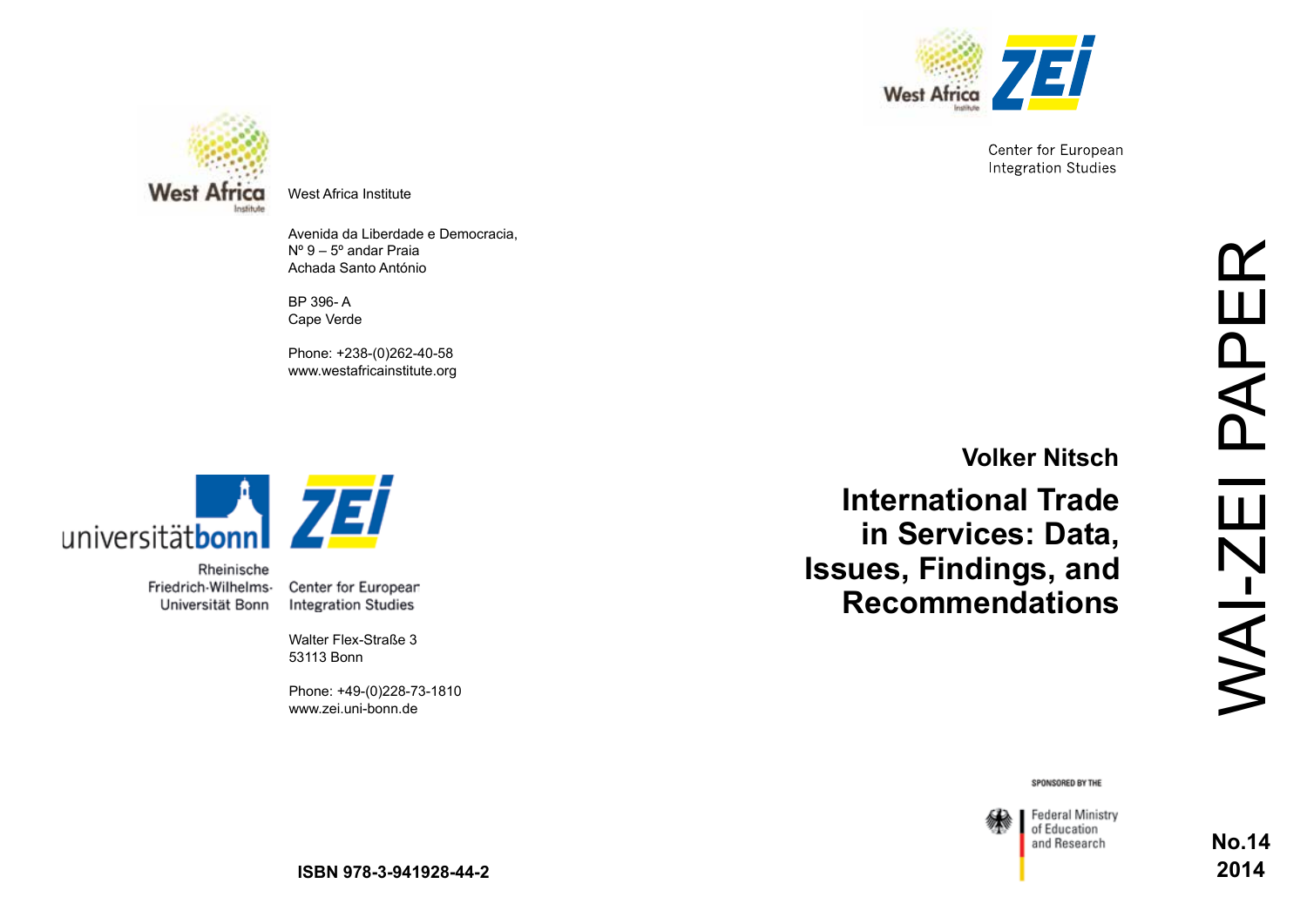## *Volker Nitsch*

# *International Trade in Services: Data, Issues, Findings, and Recommendations*

#### *Introduction*

In this short paper, I selectively review the recent empirical literature on international trade in services. While there is now a considerable body of work that explores (aggregate) cross-country data, I take an explicitly European perspective, focusing on studies using (disaggregate) micro data from individual European countries.

Trade in services has become a hot topic of research for at least three reasons. First, the service sector is rapidly gaining in importance, especially for developed countries. Although services already represent a large part of the economy, the sector is still growing sizably.

More notably, cross-border trade in services is expanding at a fast pace. As service activities often differ fundamentally from manufacturing, these developments present major new challenges for economic analysis and policymaking.

Second, the analysis of trade patterns has shifted markedly from the country level towards the firm perspective. Firm-level decisions on doing international business, including decisions on the structure and organization of the firm, have become of enormous theoretical and empirical interest. Adding to findings for merchandise trade and foreign direct investment, trade in services offers a new and promising area of research which may provide important insights.

Third, various features of trade in services raise and deserve interest in their own right. These issues range from the threats and opportunities of service

Volker Nitsch is Professor of Economics at Darmstadt University of Technology, Germany, and at ETH Zurich, Switzerland. He is also a Member of the Research Committee on Regional Theory and Policy of the German Economic Association and has worked with various Central Banks worldwide. His research focuses on the effects of economic intergation and monetary union on formal and informal trade in goods and services. He has been one of the first WAI-ZEI Fellows.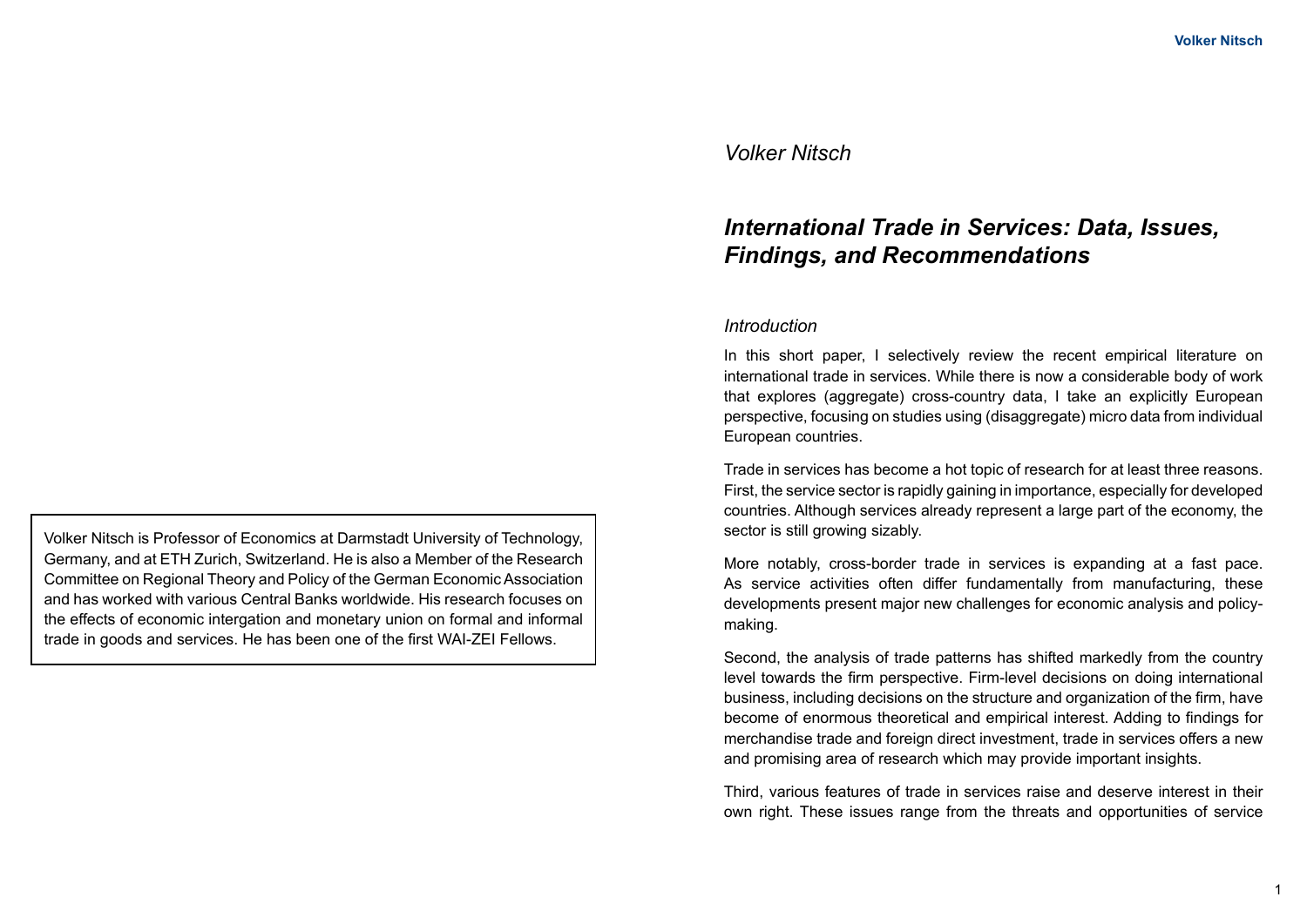offshoring, to the remarkable resilience of cross-border flows in services during the financial crisis and the 'great trade collapse'.

The remainder of the paper is structured as follows. Section 2 highlights some data issues specific to the analysis of trade in services. Section 3 presents some stylized facts, followed by a discussion of recent findings in section 4. Section 5 provides an empirical application. Section 6 briefly concludes.

# *Data*

Motivated by the vast amount of empirical research on firm-level merchandise trade, a growing literature aims to replicate (and possibly extend) such analysis for trade in services. As researchers are often restricted by the limited availability of and/or access to the relevant firm-level data, information on trade in services (which is usually collected at the national central bank) may provide new opportunities for research.

The structure of the micro data on trade in services is basically similar to the data collection for merchandise trade; a typical entry in the data set contains the value of a firm's shipment of a product (that is, type of service) to a destination country over a particular period of time. However, there are also a number of notable differences. First, services are intangible and, therefore, difficult to measure. As a result, the data is likely to be more noisy. For instance, in contrast to cross-border deliveries of merchandise goods, where shipments can be inspected by customs officers, exports and imports of services seem to be more dependent on the trader's valuation. Second, services are highly diverse. Services range from tourism and transport to patent payments and financial services. Services are often (roughly) sorted into eleven broad categories, with the total number of categories to classify services being 138 (in Germany). Table 1 lists the categories, sorted by declining importance in German services trade by trade value. For products, in contrast, there are harmonized classification schemes which contain more than 10,000 product categories.

Micro data sets are available for individual countries and typically accessible only by permission. As a result, it is almost impossible to match and analyze data sets across countries. More importantly, the data sets are characterized by country-specific features. Therefore, it seems particularly worthwhile to explore similar issues (or replicate previous findings) and then compare results across

countries. Mayer and Ottaviano (2007) provide an example of such crosscountry examination for firm-level analyses of merchandise trade.

The most prominent analyses of country-level data sets of international trade in services include; Breinlich and Criscuolo (2011) on the United Kingdom's Annual Respondents Database, Ariu (2012) on the Belgium's NBB dataset on Trade in Services, and Biewen, Blank, and Lohner's (2011) description of Germany's Bundesbank dataset on Trade in Services. Other relevant country studies are Walter and Dell'mour (2010) on Austria, Gaulier, Milet, and Mirza (2011) on France and Federico and Tosti (2012) on Italy. Table 2 provides a summary of the main features of these studies.

# *Stylized Facts*

Reviewing the evidence on firm-level trade in services for individual countries, there are a number of notable stylized facts. For instance, similar to findings for goods trade, typically only a small fraction of a country's firms engage in the export and import of services; these firms are large, accounting for a sizable share of the total output of an industry.

Not surprisingly, there is also evidence of an 'exporter premium'. Service exporting firms differ systematically from non-exporters in essentially all relevant firm characteristics. For instance, exporters are larger in size; they are also more productive.

Reviewing the trading patterns of exporting firms, there is considerable heterogeneity across firms in terms of trade values, number of countries served and number of services traded. The majority of trade activity is highly concentrated in a few firms which serve many markets and trade many types of services. The strong pattern of concentration is observable even within firms, with the top destination and the top service accounting for the majority of a firm's overall trade.

While most of the variation in trading activity across firms is driven by the intensive margin (that is, variation in the firms' trade per country and service type), differences in a country's trading activity across markets is explained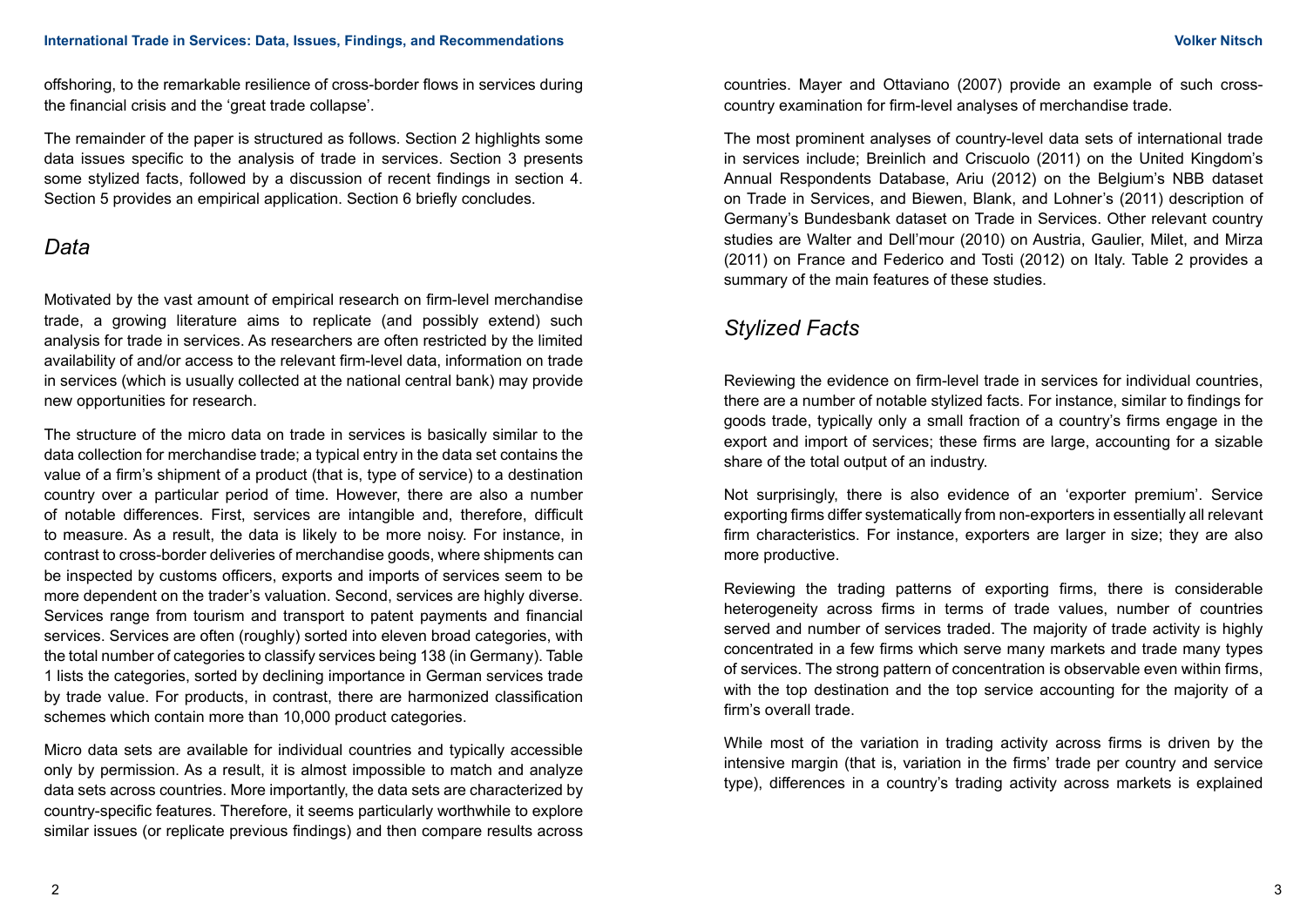mainly by the extensive margin (that is, the number of firms and services traded per country).

# *Specific Issues*

An interesting empirical finding that has recently received considerable attention is the remarkable resistance of trade in services to the dramatic decline in crossborder trade that occurred after the bankruptcy of Lehman Brothers. In the fourth quarter of 2008, world trade surprisingly collapsed, leading to an extensive search for explanations. For instance, as credit conditions tightened sharply, there has been a growing interest among economists into the procedures of trade financing.

For services, however, trade has been found to be relatively resilient. For Belgian firms, Ariu (2013) reports a decline in goods trade by 27% in the first half of 2009 relative to 2008, while trade in services dropped by only 3%. Specifically, it is argued that services are immune to income shocks.

Other interesting issues include the difference between cross-border and establishment trade of services, trade in tasks in services, and the role of China (which has seen strong trade growth in everything but services).

# *An Application: Duration of Trade1*

Recent research finds that trade relationships are surprisingly short-lived. Besedeš and Prusa (2006a, 2006b) and Besedeš (2008) examine the duration of US merchandise trade and find that the median duration of exporting a product to the US is on the order of two to four years. Other papers confirm this result for more countries. For instance, Nitsch (2009) shows that German import trade is also characterized by short relationship length; the majority of trade relationships exist for just a few, often only one to three, years. Brenton, Saborowski and von Uexkull (2010) and Besedeš and Prusa (2011) report similar findings for developing countries. Besedeš and Prusa (2010) provide an overview.

The length of trade relationships in services trade, by contrast, is generally unknown. In this section, I aim to explore this issue in more detail. Specifically, I ask: "Is services trade similarly fraught with failure, such that about half of all relationships fail shortly after they get started?

I examine data on German firm-level trade in services, provided by the Deutsche Bundesbank. The data is at the monthly level (which implies that the data is close to the transaction level), covering the period from 2001 to 2010. In total, there are 9,006,653 observations.

The Bundesbank compiles information on transactions between residents and non-residents; the data covers, in the terminology of the General Agreement on Trade in Services (GATS), cross-border trade (when a service is produced in one country and consumed in the territory of another country), consumption abroad (when the service is consumed in the territory in which it has been produced by the resident of another country), and the presence of natural persons (when a supplier provides the service in another country sending to that country one or more employees), but not commercial presence (when the service is provided by a supplier through the commercial presence in the country of the consumer). For firms, it is mandatory to report transactions to the Bundesbank above a threshold of 12,500 euros. The transaction values include taxes.

For the analysis of the duration of trade relationships, aggregation is an important issue. The more aggregated the trade flow, the higher is the probability that this trade relationship is still in existence in the next period. Figure 1 illustrates this pattern for different levels of aggregation. Figure 2 shows that for monthly data the analysis is not distorted by any seasonal pattern of trade.

Table 3 summarizes the results on the duration of trade. The table reports the length of export trade relationships (in years) for different service categories; I distinguish between samples without and with left-censored spells (without much effect). In line with findings for goods trade, trade in services turns out to be extremely short-lived. The median duration of an export of a given service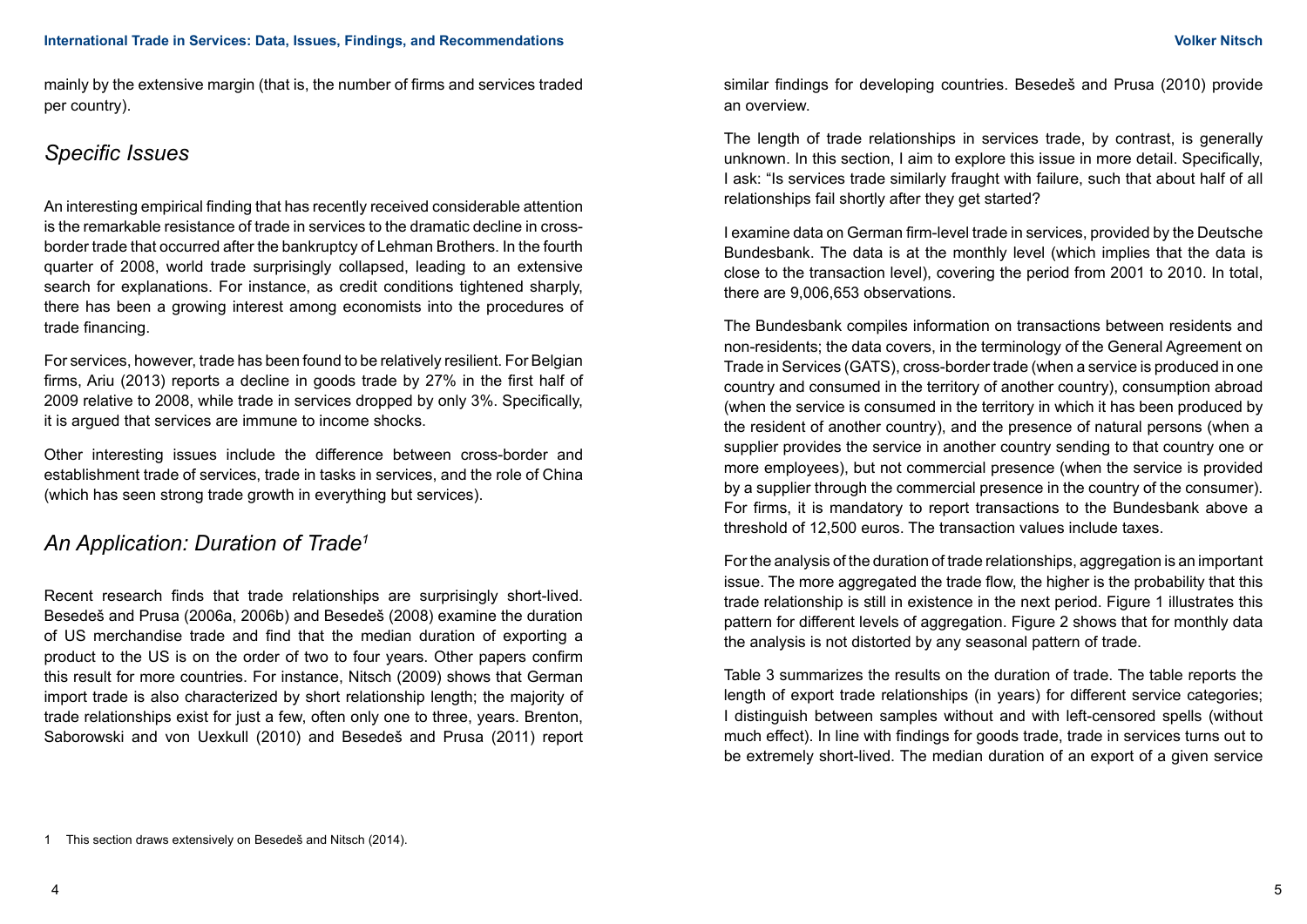to a particular country is just one year. Besedeš and Nitsch (2014) report more detailed results.

# *Conclusion*

In this short background paper, I review recent empirical research on international trade in services from a European perspective. I highlight various issues for the analysis of data on trade in services. I also provide an illustrative application.

A few lessons can be drawn. First, international trade in services is a heavily under-researched field of considerable economic importance. The coverage and treatment of foreign services transactions also has great policy relevance. Second, there is an urgent need for harmonized data sets. Currently available data is highly fragmented between countries, with large differences in structure and quality. Third, there is little evidence in favor of a governmental promotion of service activities. Service transactions are typically short-lived and heavily concentrated among the largest firms.

# *Bibliographie*

Ariu, A., 2012. Services Versus Goods Trade: Are They the Same?, *NBB Working Paper ,* No. 237.

Ariu, A., 2013. *Crisis-Proof Services: Why Trade in Services Did Not Suffer During the 2008-2009 Crisis*, Université Catholique de Louvain.

Besedeš, T., 2008. A Search Cost Perspective on Formation and Duration of Trade, *Review of International Economics*, 16 (5), pp. 835-849.

Besedeš, T. and Nitsch, V., 2014. *On the Duration of Trade in Services: Evidence from Germany*, Georgia Institute of Technology and Darmstadt University of Technology.

Besedeš, T. and Prusa, T., 2006a. Ins, Outs, and the Duration of Trade, *Canadian Journal of Economics*, 104 (1), pp. 635-654.

Besedeš, T. and Prusa, T., 2006b. Product Differentiation and Duration of US Import Trade, *Journal of International Economics*, 70 (2), pp. 339-358.

Besedeš, T. and Prusa, T, 2010. The Duration of Trade Relationships. In: Hoekman, B. and G. Porto, G. (eds.), *Trade Adjustment Costs in Developing Countries: Impacts, Determinants and Policy Responses*. London: CEPR.

Besedeš, T. and Prusa, T., 2011. The Role of Extensive and Intensive Margins and Export Growth, *Journal of Development Economics*, 96, pp. 371-379.

Biewen, E., Blank, S. and Lohner, S., 2011. *Microdatabase: International Trade in Services Statistics*, Technical Documentation, Frankfurt am Main: Deutsche Bundesbank.

Breinlich, H. and Criscuolo, C., 2011. International Trade in Services: A Portrait of Importers and Exporters, *Journal of International Economics*, 84, pp. 188- 206.

Brenton, P., Saborowski, C. and von Uexkull, E., 2010. What Explains the Low Survival Rate of Developing Country Export Flows?, *World Bank Economic Review*, 24 (3), pp. 474-499.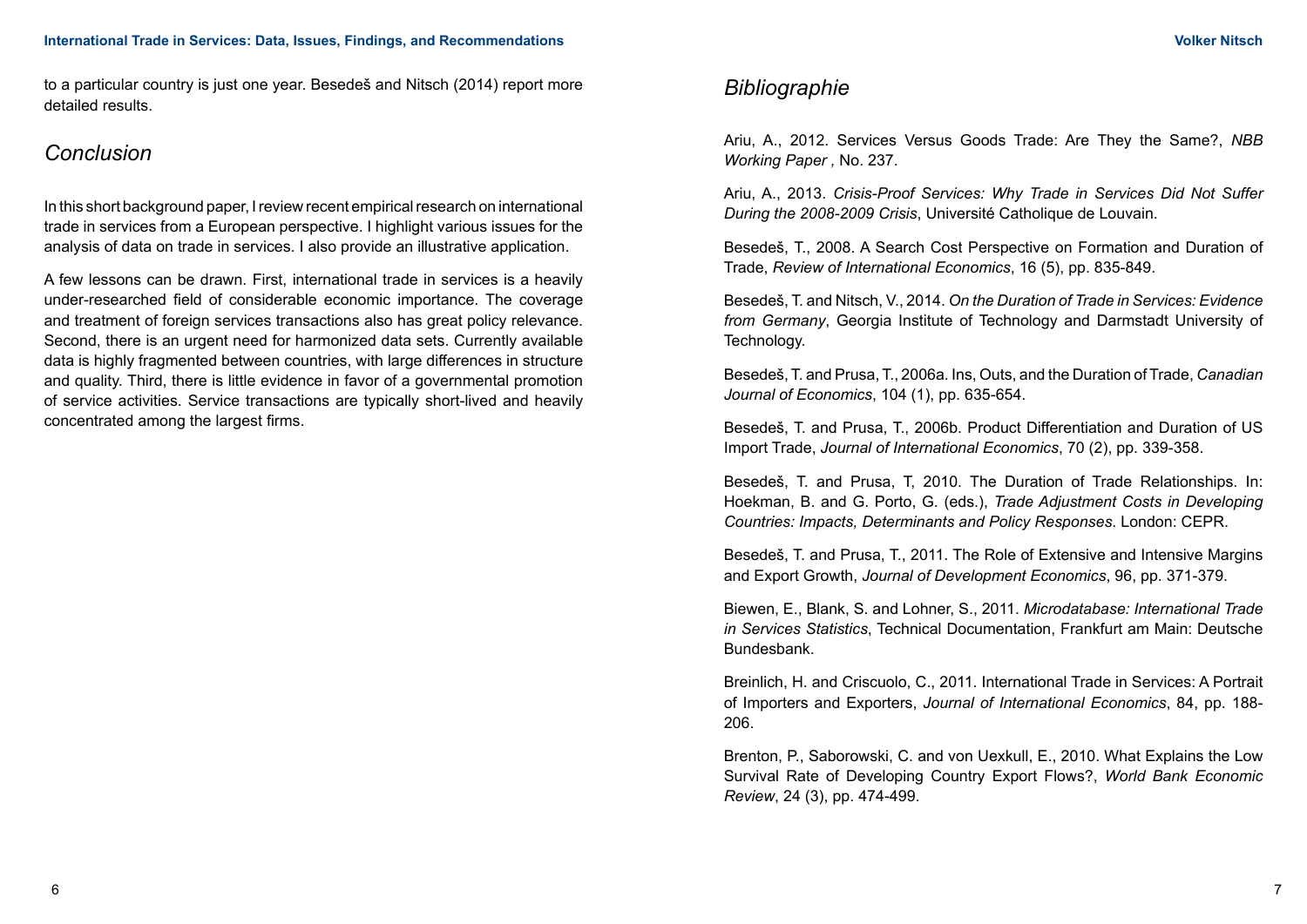Federico, S. and Tosti, E., 2012. Exporters and Importers of Services: Firm-Level Evidence on Italy, *Banca d'Italia Working Paper*, No. 877.

Gaulier, G., Millet, E., and Mirza, D., 2011. Les Firmes Françaises dans le Commerce de Services, *Economie et Statistique*, 435-436.

Jensen, J. B., 2011. *Global Trade in Services: Fear, Facts, and Offshoring*. Washington, DC: Peterson Institute for International Economics.

Mayer, T. and Ottaviano, G. I. P., 2007. *The Happy Few: The Internationalisation of European Firms*. Brussels: Bruegel.

Nitsch, V., 2009. Die Another Day: Duration in German Import Trade, *Review of World Economics*, 145, pp.133-154.

Walter, P. and Dell'mour, R., 2010. Firm Level Analysis of International Trade in Services, *IFC Working Paper*, No. 4.

# *Appendix*

**Table 1: Service Categories in Germany, 2001-2010**

|                             | <b>Exports</b> |                |      |                | <b>Imports</b> |    |      |    |
|-----------------------------|----------------|----------------|------|----------------|----------------|----|------|----|
|                             | <b>Firms</b>   | %              | Bn.€ | %              | <b>Firms</b>   | %  | Bn.€ | %  |
| <b>Transportation</b>       | 4994           | 12             | 399  | 29             | 20049          | 12 | 372  | 26 |
| Insurance                   | 1373           | 3              | 322  | 24             | 6490           | 4  | 324  | 22 |
| Other business serv.        | 13196          | 33             | 233  | 17             | 48366          | 30 | 287  | 20 |
| <b>R&amp;D</b>              | 2828           | 7              | 102  | 8              | 9557           | 6  | 92   | 6  |
| <b>Computer/information</b> | 3555           | 9              | 80   | 6              | 13851          | 9  | 76   | 5  |
| <b>Construction</b>         | 3172           | 8              | 78   | 6              | 9862           | 6  | 56   | 4  |
| <b>Financial services</b>   | 2821           | 7              | 61   | 5              | 5952           | 4  | 39   | 3  |
| Other                       | 4043           | 10             | 47   | 3              | 24140          | 15 | 87   | 6  |
| <b>Communication</b>        | 688            | $\overline{2}$ | 30   | $\overline{2}$ | 4185           | 3  | 44   | 3  |
| <b>Personal activities</b>  | 1765           | 4              | 11   | 1              | 9088           | 6  | 15   | 1  |
| Travel                      | 1513           | 4              | 4    | 0              | 11902          | 7  | 69   | 5  |

Source: Deutsche Bundesbank

#### **Table 2: Micro Data Sets of Services Trade**

| Country        | <b>Period</b> | <b>Frequency</b> | <b>Firms</b> |  |
|----------------|---------------|------------------|--------------|--|
| <b>Austria</b> | 2006          | annual           | 4,963        |  |
| <b>Belgium</b> | 1995-2005     | quarterly        | $-6,000$     |  |
| <b>France</b>  | 1999-2007     | annual           | ~10,000      |  |
| Germany        | 2001-2010     | monthly          | ~10,000      |  |
| <b>Italy</b>   | 2008-2009     | quarterly        | 2,955        |  |
| UK             | 2000-2005     | annual           | ~140,000     |  |

Source: Own compilation.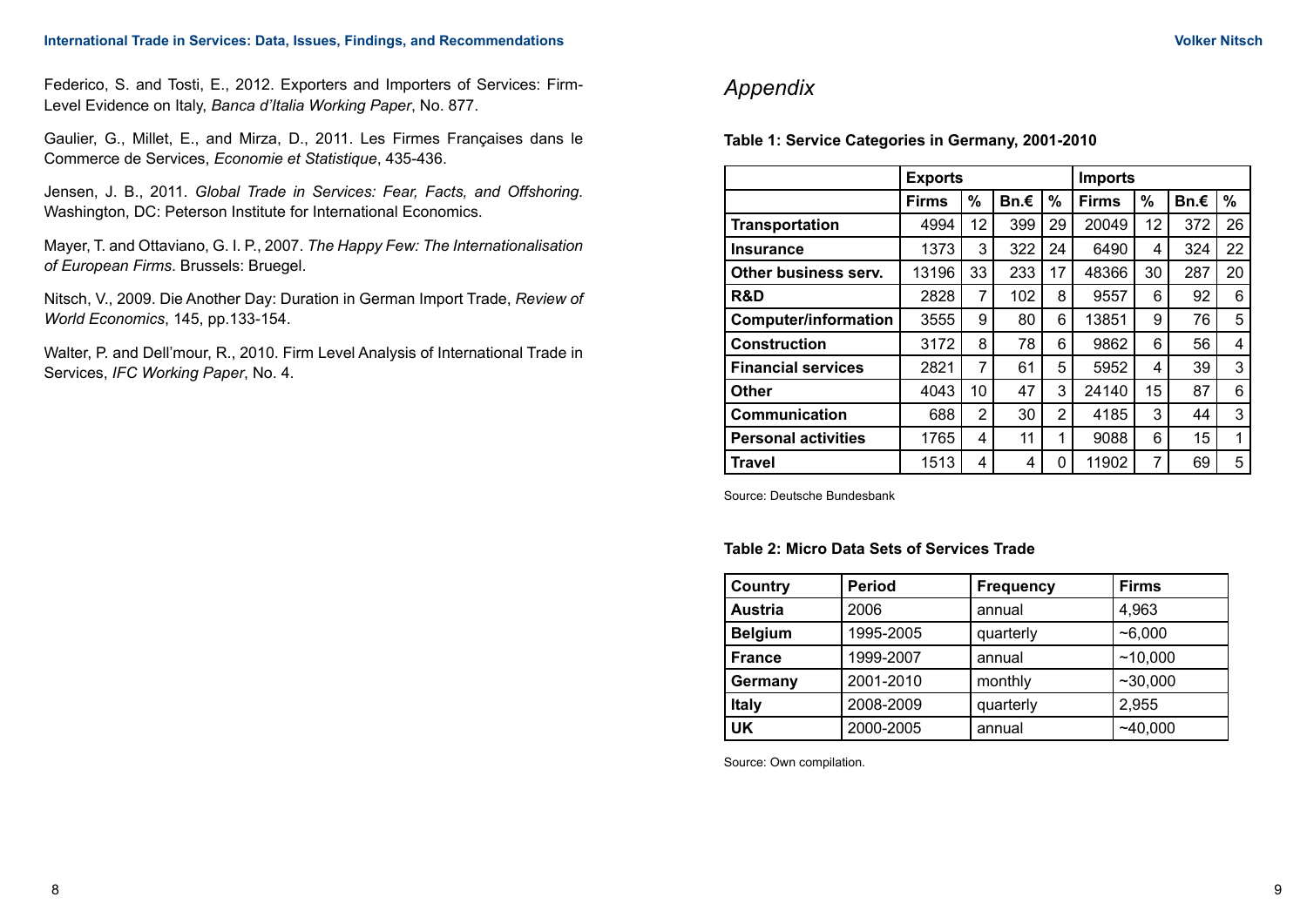|                        | No left censoring |     |            | With left censoring |     |                |            |
|------------------------|-------------------|-----|------------|---------------------|-----|----------------|------------|
| <b>Service</b>         | Avg               | Mdn | <b>Max</b> | Avg                 | Min | Mdn            | <b>Max</b> |
| <b>Travel</b>          | 1.20              |     | 5          | 1.76                | 1   |                | 10         |
| <b>Transport</b>       | 1.20              | 1   | 5          | 2.51                | 1   | 1              | 10         |
| <b>Insurance</b>       | 1.27              | 1   | 5          | 2.42                | 1   | 1              | 10         |
| <b>Financial serv.</b> | 1.24              | 1   | 5          | 2.53                | 1   | 1              | 10         |
| Communication          | 1.17              | 1   | 4          | 2.81                | 1   | $\overline{2}$ | 10         |
| <b>Construction</b>    | 1.30              | 1   | 5          | 2.04                | 1   | 1              | 10         |
| Comp./inform.          | 1.19              | 1   | 4          | 2.33                | 1   | 1              | 10         |
| R&D                    | 1.25              | 1   | 5          | 2.33                | 1   | 1              | 10         |
| Other bus. serv.       | 1.20              | 1   | 5          | 2.08                | 1   | 1              | 10         |
| <b>Personal</b>        | 1.20              | 1   | 5          | 2.04                | 1   | 1              | 10         |
| <b>Other</b>           | 1.19              |     | 5          | 2.00                | 1   | 1              | 10         |

**Table 3: Median Duration of German Service Exports by Type of Service**

Notes: yearly, full sample, exports, firms-services-country



### **Figure 1: Export Survival in German Services Trade**



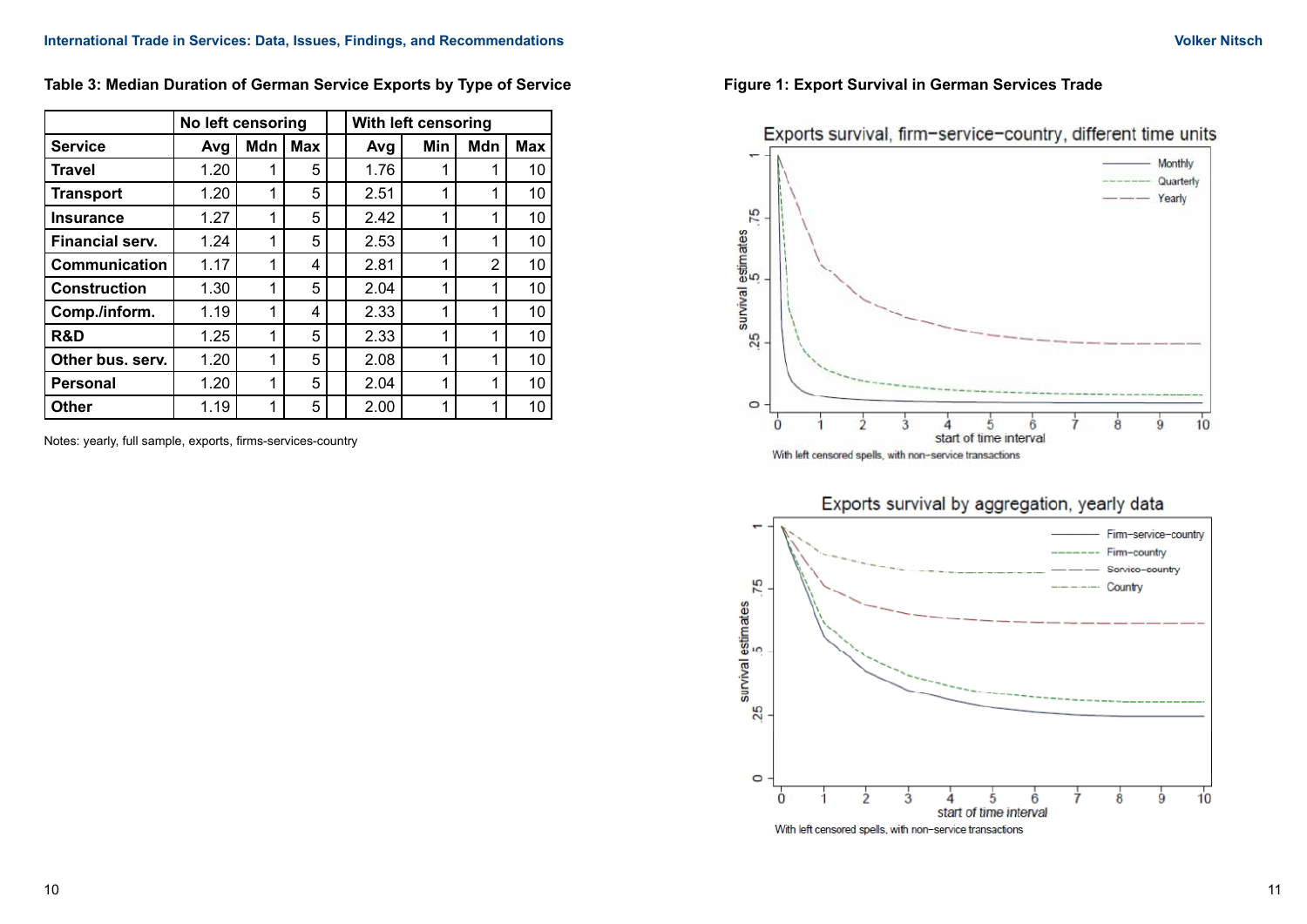## **Figure 2: Seasonal Pattern of Trade in Services**